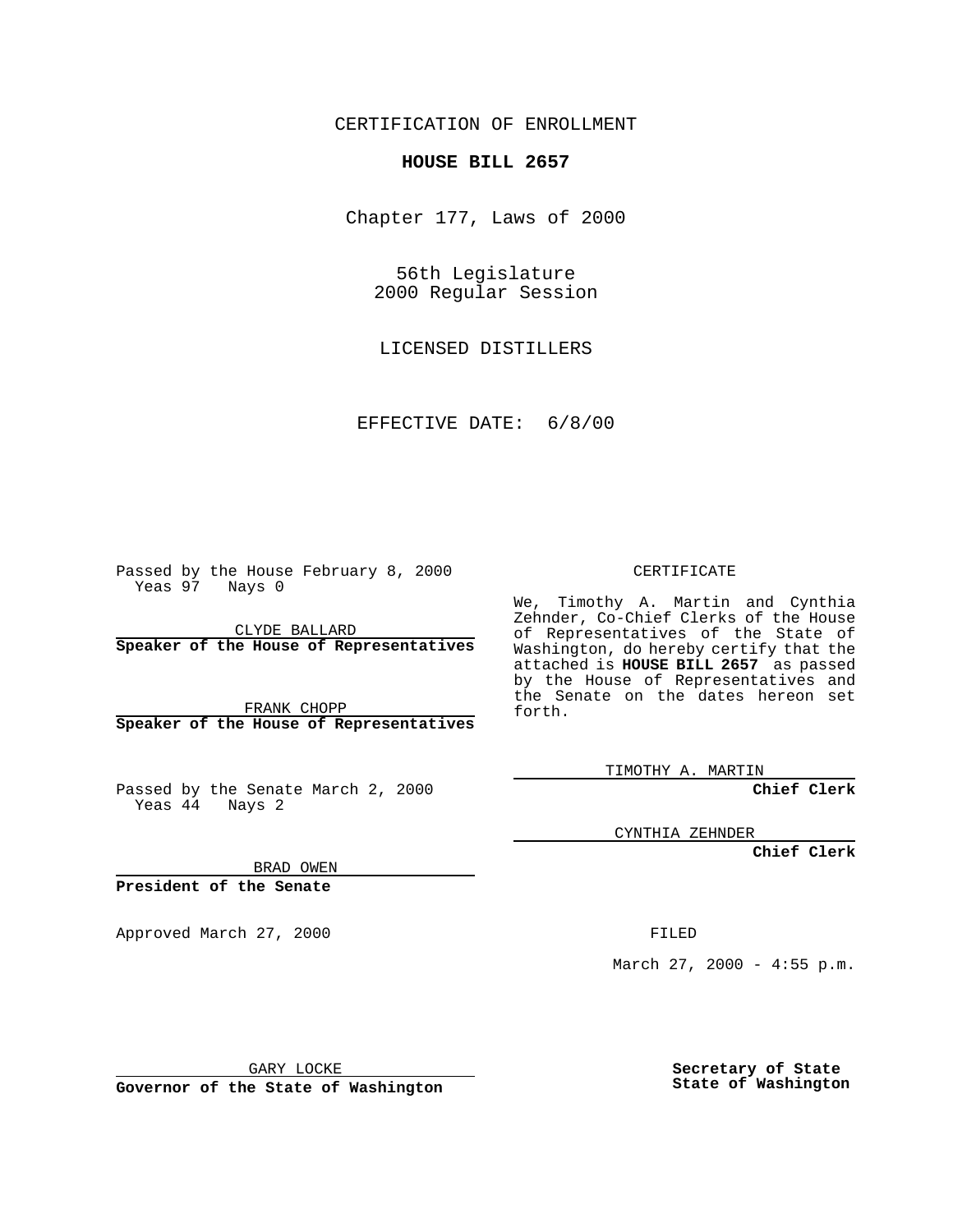## **HOUSE BILL 2657** \_\_\_\_\_\_\_\_\_\_\_\_\_\_\_\_\_\_\_\_\_\_\_\_\_\_\_\_\_\_\_\_\_\_\_\_\_\_\_\_\_\_\_\_\_\_\_

\_\_\_\_\_\_\_\_\_\_\_\_\_\_\_\_\_\_\_\_\_\_\_\_\_\_\_\_\_\_\_\_\_\_\_\_\_\_\_\_\_\_\_\_\_\_\_

Passed Legislature - 2000 Regular Session

**State of Washington 56th Legislature 2000 Regular Session By** Representatives B. Chandler, Conway, Clements and Wood Read first time 01/18/2000. Referred to Committee on Commerce & Labor.

 AN ACT Relating to allowing a licensed distiller to hold a spirits, beer, and wine license; and reenacting and amending RCW 66.28.010.

BE IT ENACTED BY THE LEGISLATURE OF THE STATE OF WASHINGTON:

 **Sec. 1.** RCW 66.28.010 and 1998 c 127 s 1 and 1998 c 126 s 11 are each reenacted and amended to read as follows:

 (1)(a) No manufacturer, importer, or distributor, or person financially interested, directly or indirectly, in such business; whether resident or nonresident, shall have any financial interest, direct or indirect, in any licensed retail business, unless the retail business is owned by a corporation in which a manufacturer or importer has no direct stock ownership and there are no interlocking officers and directors, the retail license is held by a corporation that is not owned directly or indirectly by a manufacturer or importer, the sales of liquor are incidental to the primary activity of operating the property as a hotel, alcoholic beverages produced by the manufacturer or importer or their subsidiaries are not sold at the licensed premises, and the board reviews the ownership and proposed method of operation of all involved entities and determines that there will not be an unacceptable level of control or undue influence over the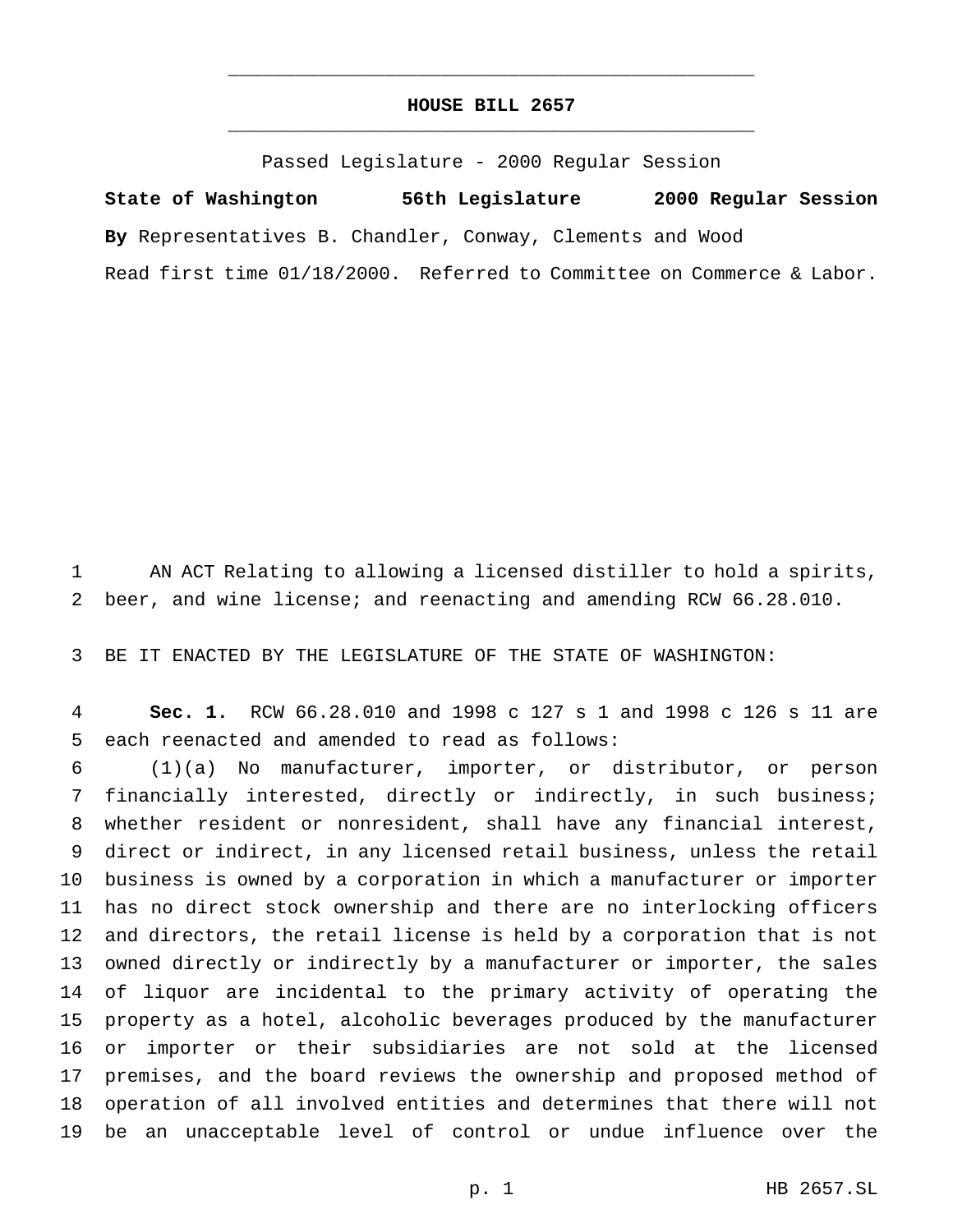operation or the retail licensee; nor shall any manufacturer, importer, or distributor own any of the property upon which such licensed persons conduct their business; nor shall any such licensed person, under any arrangement whatsoever, conduct his or her business upon property in which any manufacturer, importer, or distributor has any interest unless title to that property is owned by a corporation in which a manufacturer has no direct stock ownership and there are no interlocking officers or directors, the retail license is held by a corporation that is not owned directly or indirectly by the manufacturer, the sales of liquor are incidental to the primary activity of operating the property either as a hotel or as an amphitheater offering live musical and similar live entertainment activities to the public, alcoholic beverages produced by the manufacturer or any of its subsidiaries are not sold at the licensed premises, and the board reviews the ownership and proposed method of operation of all involved entities and determines that there will not be an unacceptable level of control or undue influence over the operation of the retail licensee. Except as provided in subsection (3) of this section, no manufacturer, importer, or distributor shall advance moneys or moneys' worth to a licensed person under an arrangement, nor shall such licensed person receive, under an arrangement, an advance of moneys or moneys' worth. "Person" as used in this section only shall not include those state or federally chartered banks, state or federally chartered savings and loan associations, state or federally chartered mutual savings banks, or institutional investors which are not controlled directly or indirectly by a manufacturer, importer, or distributor as long as the bank, savings and loan association, or institutional investor does not influence or attempt to influence the purchasing practices of the 30 retailer with respect to alcoholic beverages. Except as otherwise 31 provided in this section, no manufacturer, importer, or distributor shall be eligible to receive or hold a retail license under this title, nor shall such manufacturer, importer, or distributor sell at retail any liquor as herein defined. A corporation granted an exemption under this subsection may use debt instruments issued in connection with financing construction or operations of its facilities.

 (b) Nothing in this section shall prohibit a licensed domestic brewery or microbrewery from being licensed as a retailer pursuant to chapter 66.24 RCW for the purpose of selling beer or wine at retail on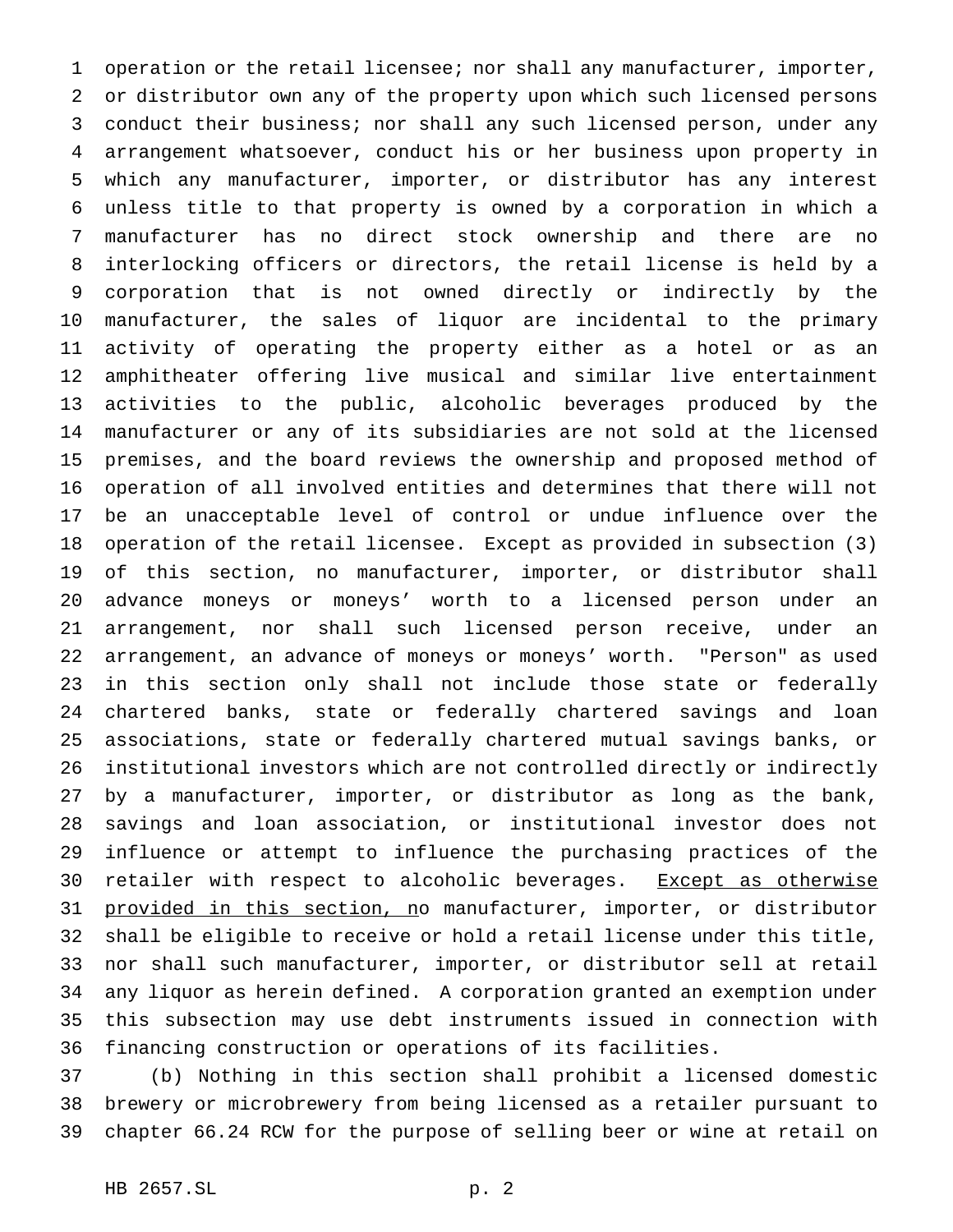the brewery premises and nothing in this section shall prohibit a domestic winery from being licensed as a retailer pursuant to chapter 66.24 RCW for the purpose of selling beer or wine at retail on the winery premises. Such beer and wine so sold at retail shall be subject to the taxes imposed by RCW 66.24.290 and 66.24.210 and to reporting and bonding requirements as prescribed by regulations adopted by the board pursuant to chapter 34.05 RCW, and beer and wine that is not produced by the brewery or winery shall be purchased from a licensed beer or wine distributor.

10 (c) Nothing in this section shall prohibit a licensed distiller, domestic brewery, microbrewery, domestic winery, or a lessee of a licensed domestic brewer, microbrewery, or domestic winery, from being licensed as a spirits, beer, and wine restaurant pursuant to chapter 66.24 RCW for the purpose of selling liquor at a spirits, beer, and wine restaurant premises on the property on which the primary 16 manufacturing facility of the licensed distiller, domestic brewer, microbrewery, or domestic winery is located or on contiguous property 18 owned by the licensed distiller, domestic brewer, microbrewery, or domestic winery as prescribed by rules adopted by the board pursuant to chapter 34.05 RCW.

 (2) Financial interest, direct or indirect, as used in this section, shall include any interest, whether by stock ownership, mortgage, lien, or through interlocking directors, or otherwise. Pursuant to rules promulgated by the board in accordance with chapter 34.05 RCW manufacturers, distributors, and importers may perform, and retailers may accept the service of building, rotating and restocking case displays and stock room inventories; rotating and rearranging can and bottle displays of their own products; provide point of sale material and brand signs; price case goods of their own brands; and perform such similar normal business services as the board may by regulation prescribe.

 (3)(a) This section does not prohibit a manufacturer, importer, or distributor from providing services to a special occasion licensee for: (i) Installation of draft beer dispensing equipment or advertising, (ii) advertising, pouring, or dispensing of beer or wine at a beer or wine tasting exhibition or judging event, or (iii) a special occasion licensee from receiving any such services as may be provided by a manufacturer, importer, or distributor. Nothing in this section shall prohibit a retail licensee, or any person financially interested,